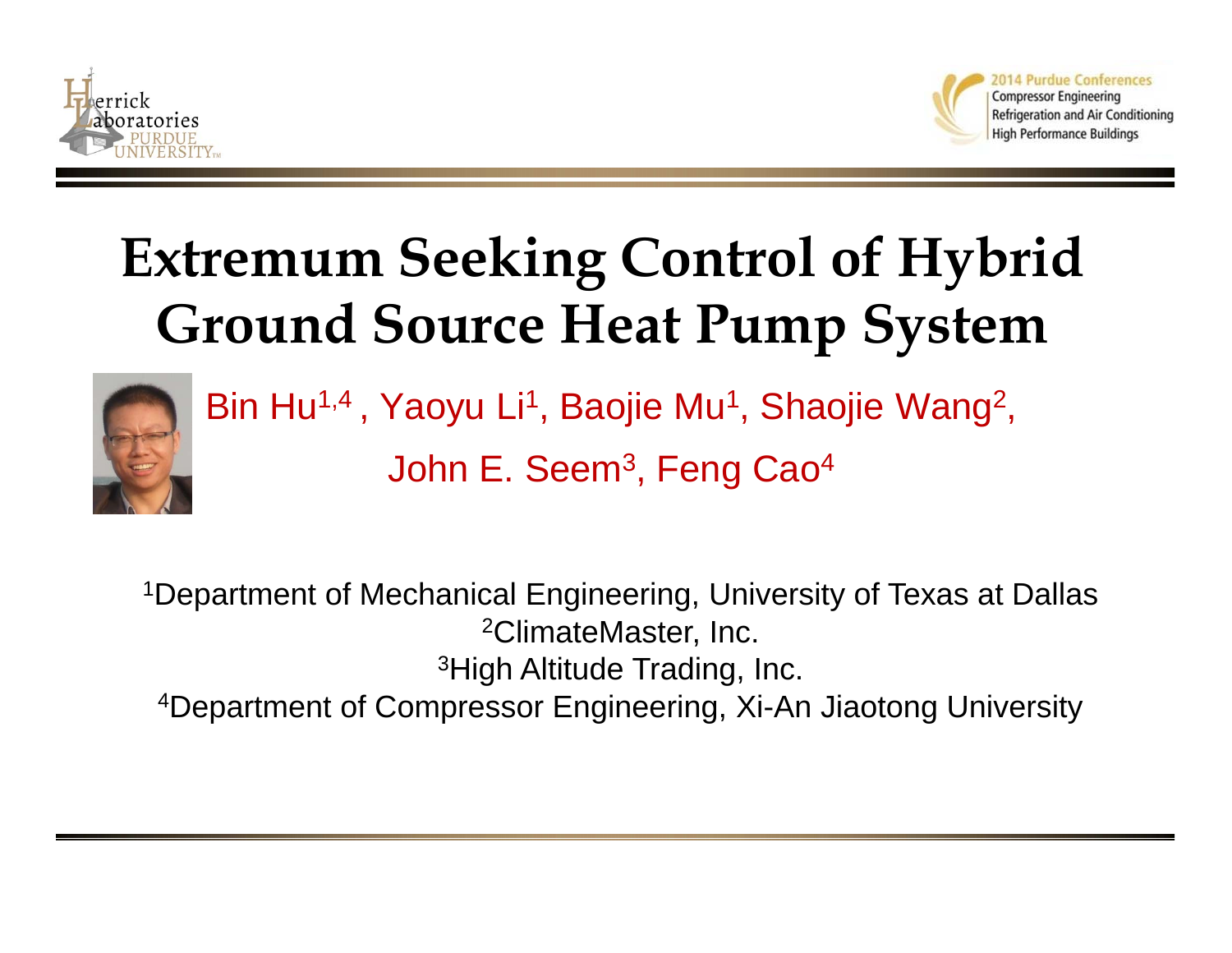

## CONTENT



## **1. INTRODUCTION**

## **2. GROUND-LOOP HEAT EXCHANGER MODEL**

- **3. HYBRID GSHP MODEL**
- **4. EXTREMUM SEEKING CONTROL**
- **5. SIMULATION RESULT AND DISCUSSION**
- **6. CONCLUSION**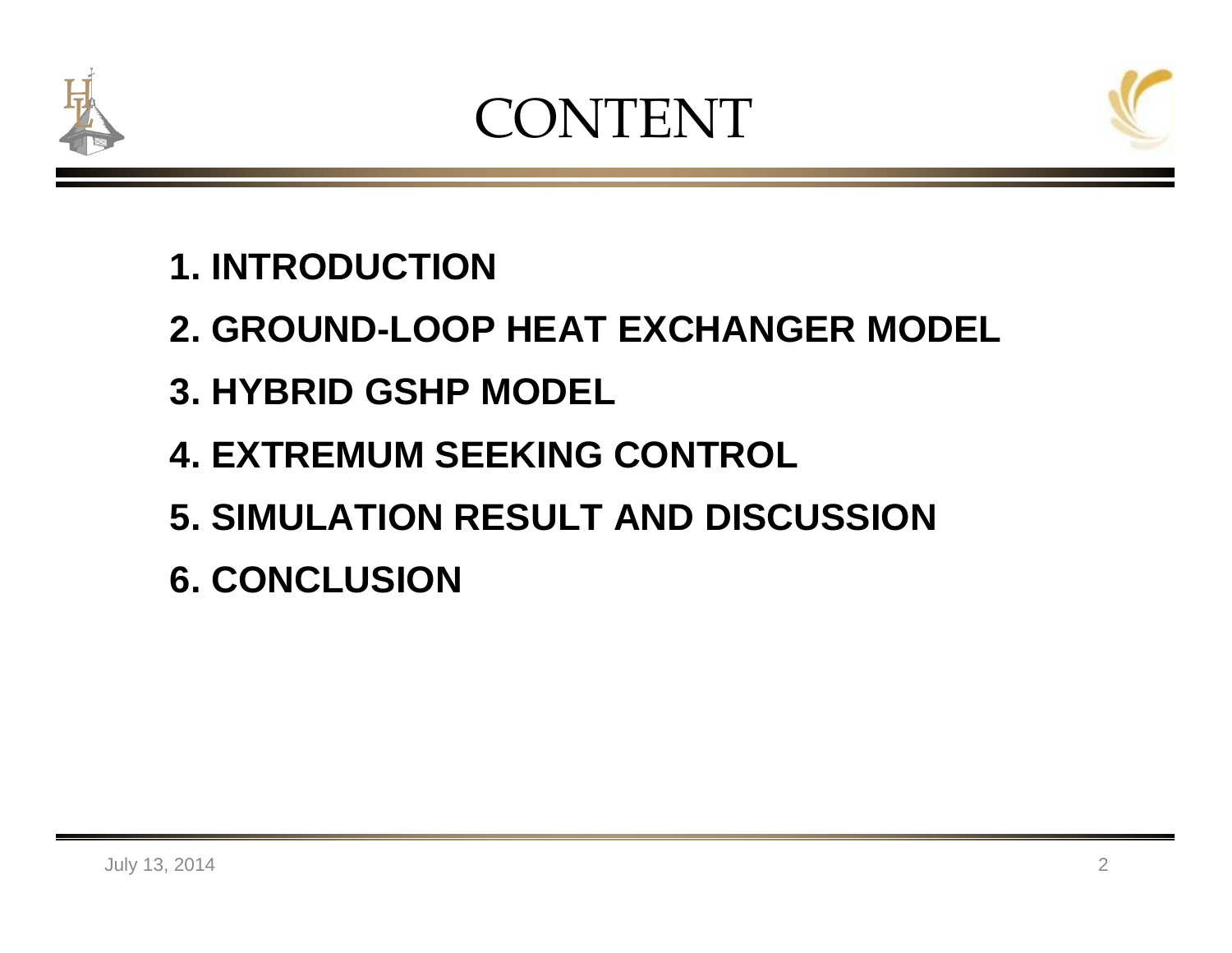



- The ground source heat pump (GSHP) has higher energy efficiency in balanced loads buildings.
- Many commercial buildings are cooling-dominated with unbalanced loads, especially those located in warmclimate areas.
- The hybrid GSHP system by utilizing supplemental heat rejecters is a cost-effective alternative.
- Extensive studies on the design strategies of the hybrid GSHP systems:
	- » Caneta Research (1995); Kavanaugh and Rafferty (1998);
	- » Chiasson et al. (2010); Ni *et al*. (2011)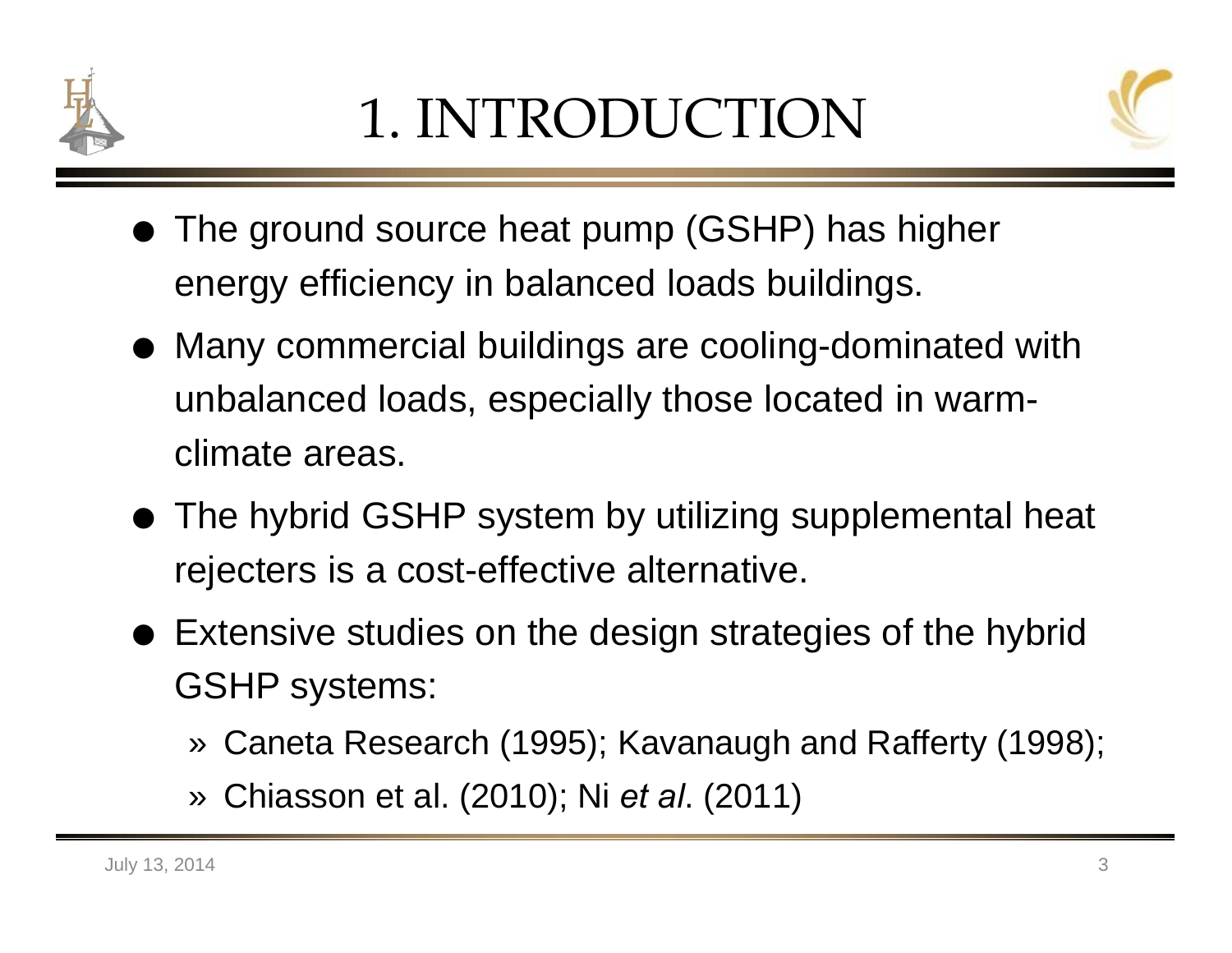

# 1. INTRODUCTION



Various approaches have been studied in simulation and analysis of optimal control and operation of hybrid GSHP systems for cooling-dominated applications.



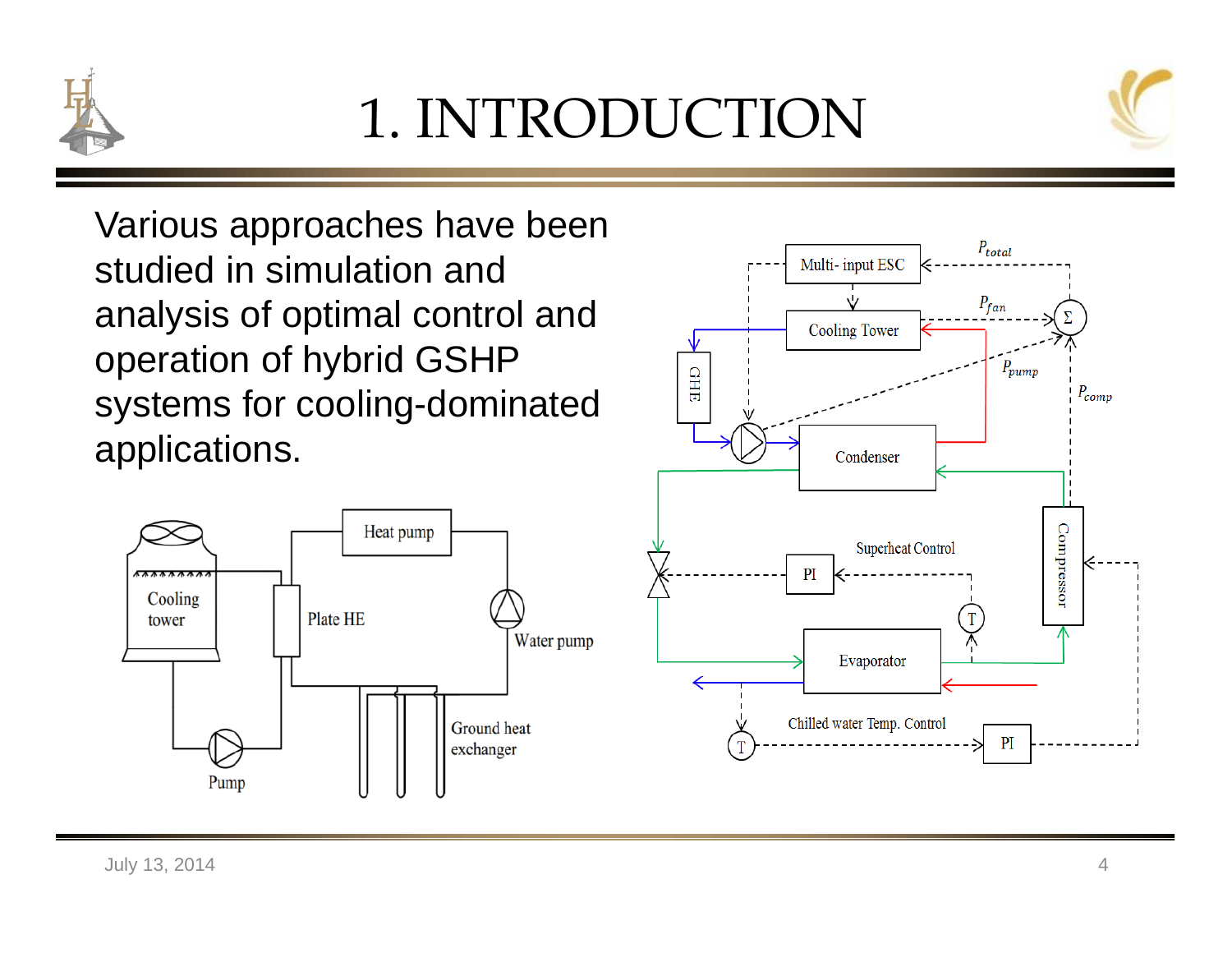



- Yavuzturk and Spitler investigated the various control strategies for a hybrid GSHP system with a cooling tower under different climatic conditions.
- Ramamoorthy *et al*. used a system simulation approach to finding the optimal size of a supplemental cooling with a GHP system .
- Wrobel presented a parameter estimation scheme for the hybrid GSHP design.
- $\bullet$  Hackel proposed a design optimization algorithm to minimizes the hybrid GSHP life-cycle.
- $\bullet$  Man *et al*. developed an hourly simulation to model and analyze the heat transfer processes of hybrid GSHP. Some operational strategies are investigated for a sample building.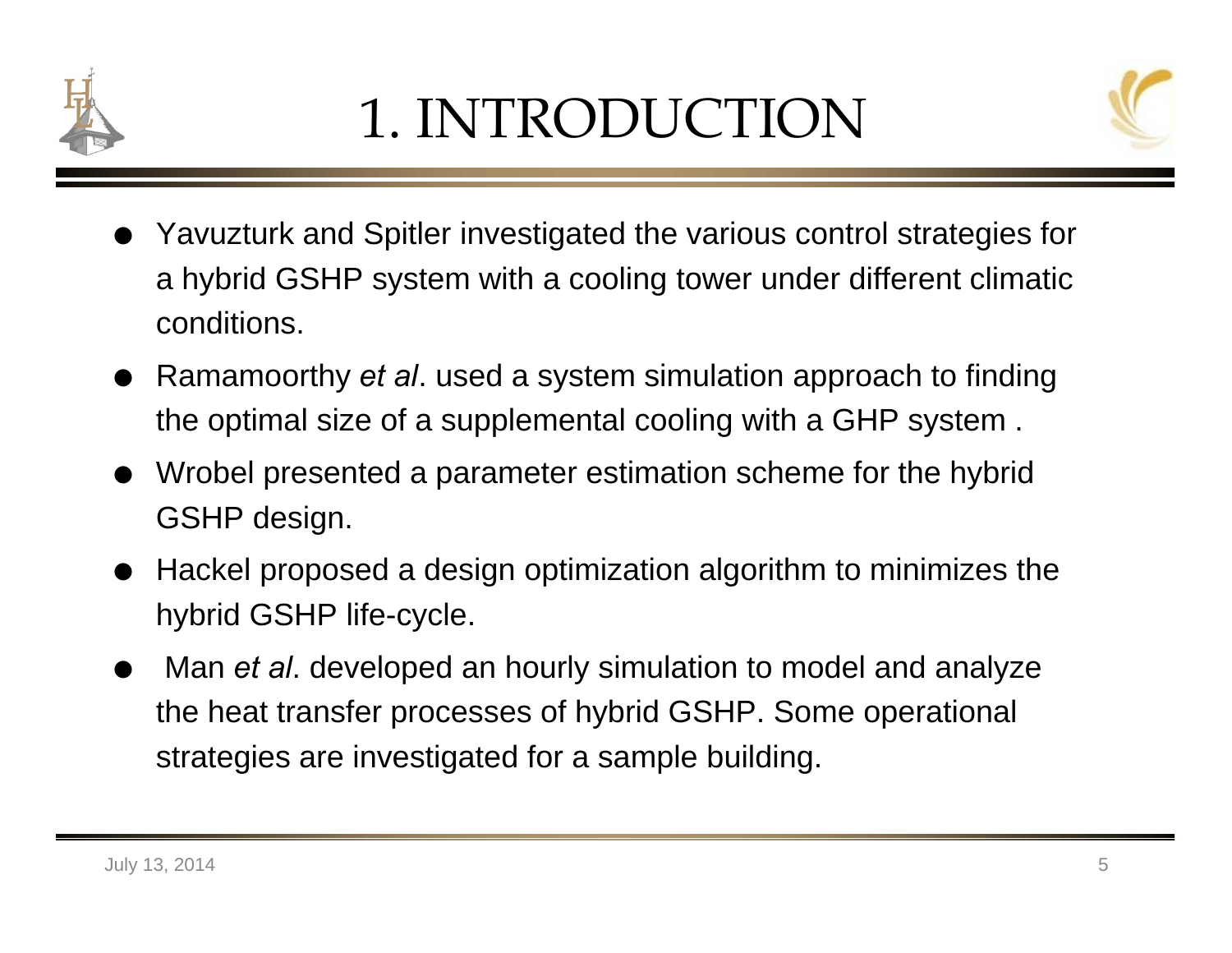



- Most control and optimization methods for hybrid GSHP are based on nominal/empirical models. In practice, due to hard-to-estimate system degradation, such models are inaccurate.
- Therefore, real-time setpoint optimization not replying on exact system knowledge is more desirable for operations of the hybrid GSHP systems.
- The Extremum Seeking Control (ESC) can search for the optimal input in real time in a nearly model-free fashion.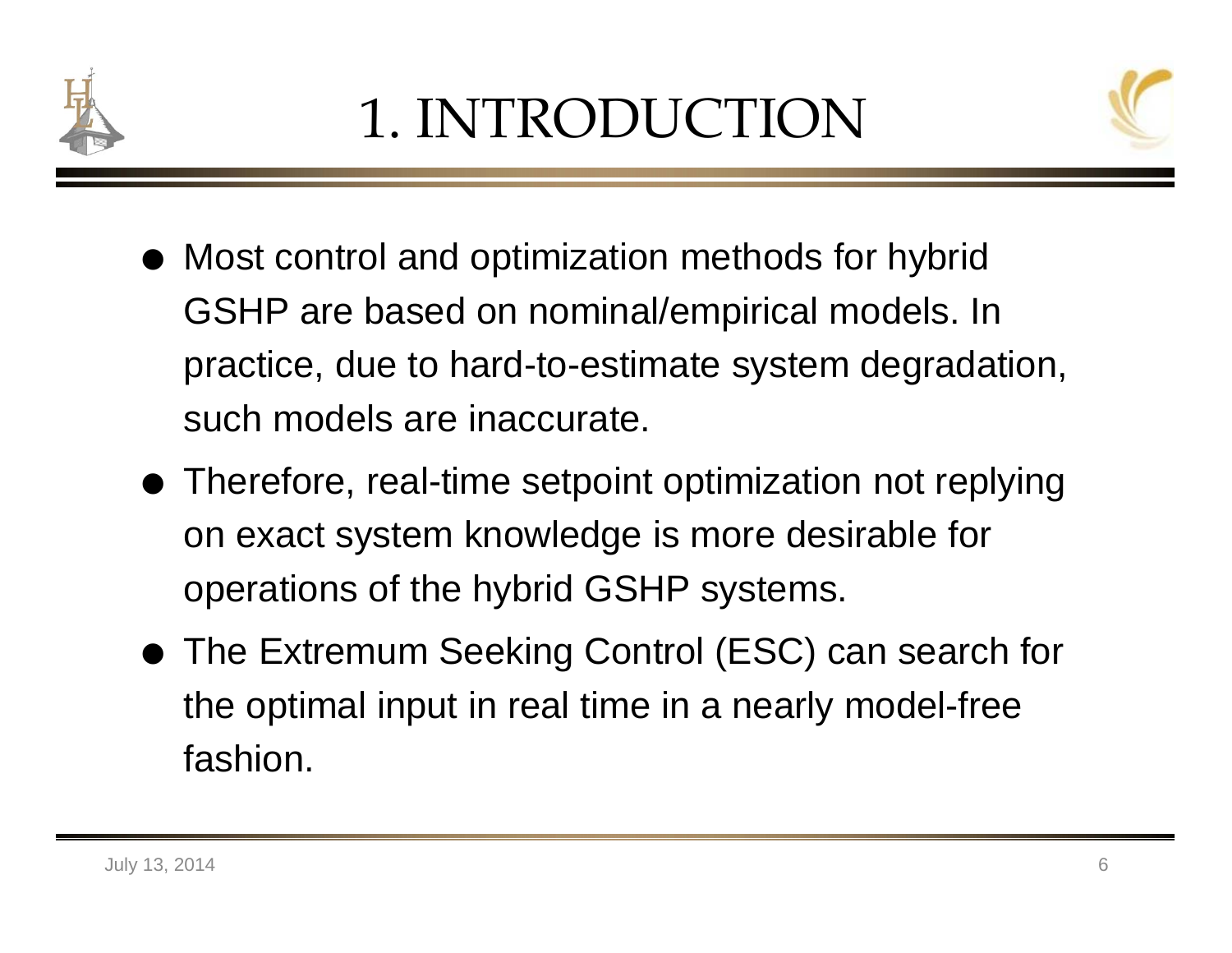



#### **Quasi -three-dimensional model**

 $\bullet$  $\bullet~$  The heat flows per unit length for two pipes are denoted as  $\mathsf{q}_1$  and  $\mathsf{q}_2,$ respectively:  $T_1 - T_b = R_{11}q_1 + R_{12}q_2$ 

$$
T_{f2} - T_b = R_{12}q_1 + R_{22}q_2
$$

 $\bullet$   $R_{11}$  and  $R_{22}$  are the thermal resistances between the two pipes and borehole wall, respectively.  $R^{\,}_{12}$  is the thermal resistance between the

two pipes. 
$$
R_{11} = R_{22} = \frac{1}{2\pi k_b} \left[ \ln \frac{r_b}{r_p} + \sigma \cdot \ln \left( \frac{r_b^2}{r_b^2 - D^2} \right) \right] + R_p
$$

$$
R_{12} = \frac{1}{2\pi k_b} \left[ \ln \frac{r_b}{2D} + \sigma \cdot \ln \left( \frac{r_b^2}{r_b^2 - D^2} \right) \right]
$$

 $\bullet$ • where  $\sigma = \frac{k_b - k}{k_b + k}$  and  $R_p = \frac{1}{2\pi k_p} \ln \frac{r_b}{r_{pi}} + \frac{1}{2\pi r_{pi}h}$  is the thermal resistances between the fluid and outer pipe wall.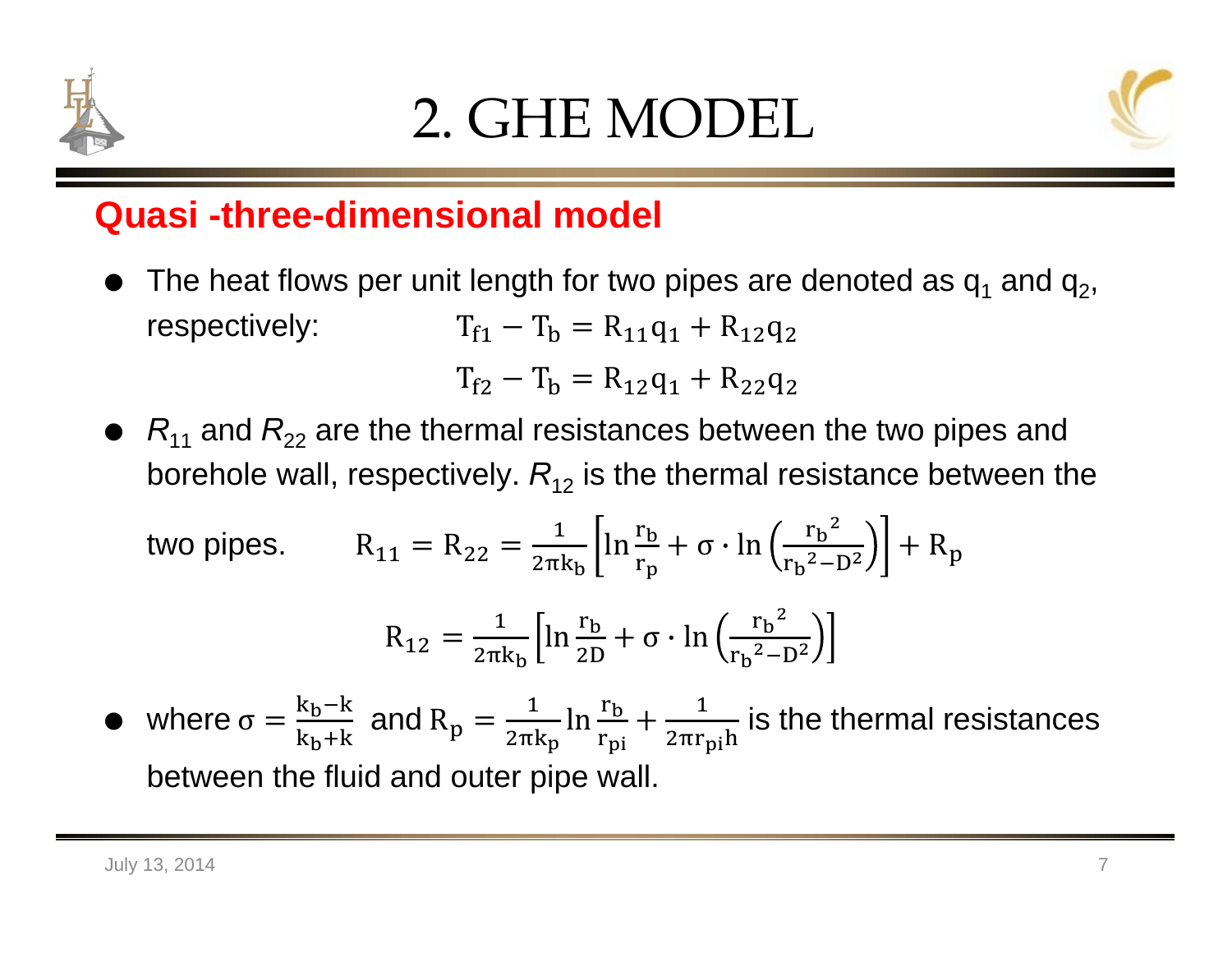



#### **Quasi -three-dimensional model**

● The convective heat flow along the fluid channels is balanced by the conductive heat flows among the fluid channels and borehole wall.

$$
-MC_P \frac{dT_{f1}(z)}{dz} = \frac{R_{12}(T_{f2}(z) - T_b) - R_{11}(T_{f1}(z) - T_b)}{R_{12}^2 - R_{11}^2}
$$

$$
MC_P \frac{dT_{f2}(z)}{dz} = \frac{R_{12}(T_{f1}(z) - T_b) - R_{11}(T_{f2}(z) - T_b)}{R_{12}^2 - R_{11}^2}
$$

The boundary conditions:

$$
0 \le z \le H \, ; \, z = 0 \, , T_{f1} = T_{f,in}; \, z = H \, , T_{f1} = T_{f2}
$$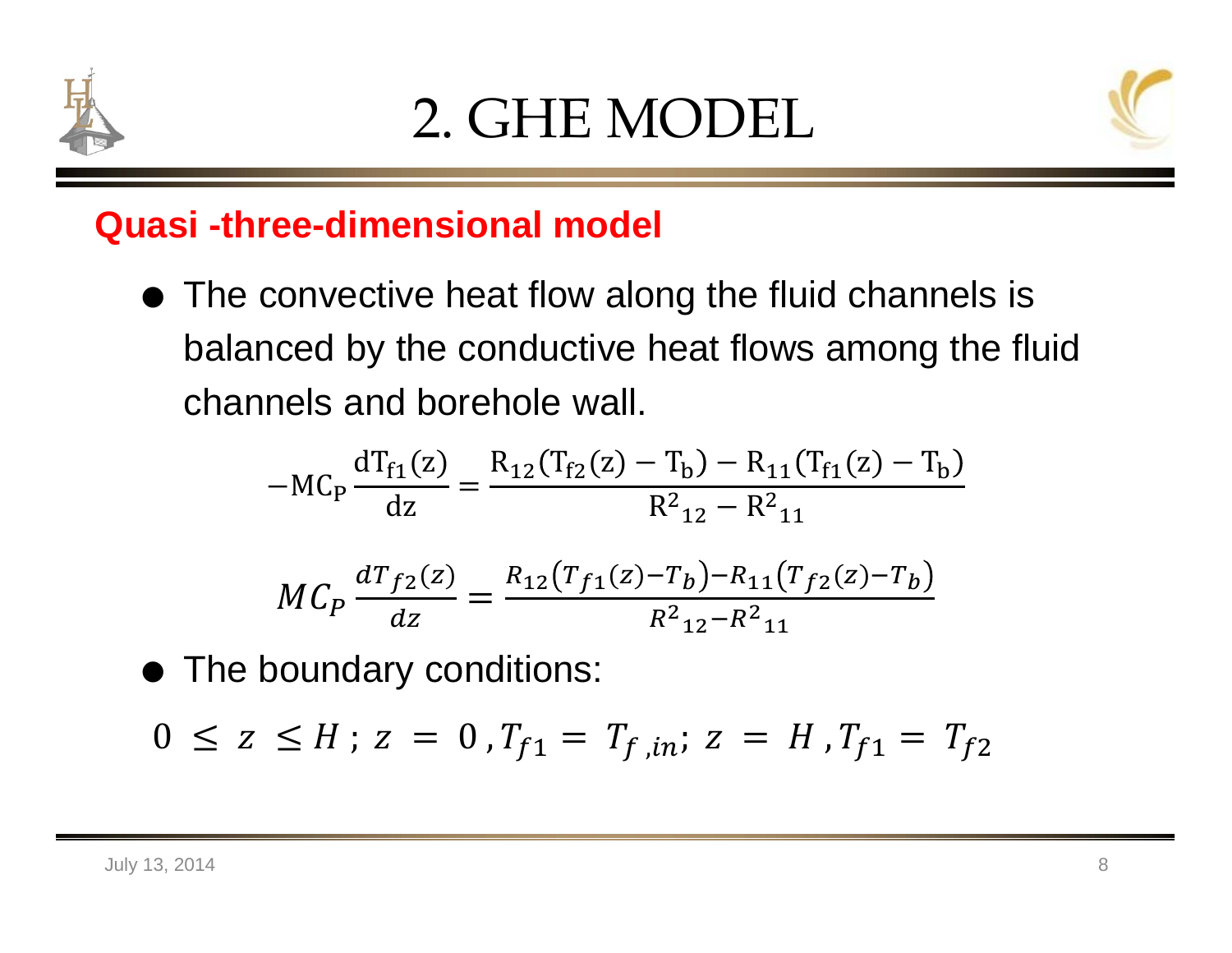



### **Cylindrical source model**

 The transient conductive heat transfer in the borehole, in the soil and for the far-field boundary condition.

$$
\rho c \left( \frac{\partial T(r,t)}{\partial t} \right) = k \left( \frac{\partial^2 T(r,t)}{\partial r^2} + \frac{1}{r} \frac{\partial T(r,t)}{\partial r} \right)
$$

- *T* (*<sup>r</sup>*, *t*) is the temperature at radius *<sup>r</sup>* and time *t*.
- The boundary conditions:

$$
-2\pi r_b k \frac{\partial T(r,t)}{\partial r}\Big|_{r=r_b} = q_1 \qquad \text{for } t \ge 0
$$

$$
T(t=0) = T_0 \qquad \text{for } r \gg r_b
$$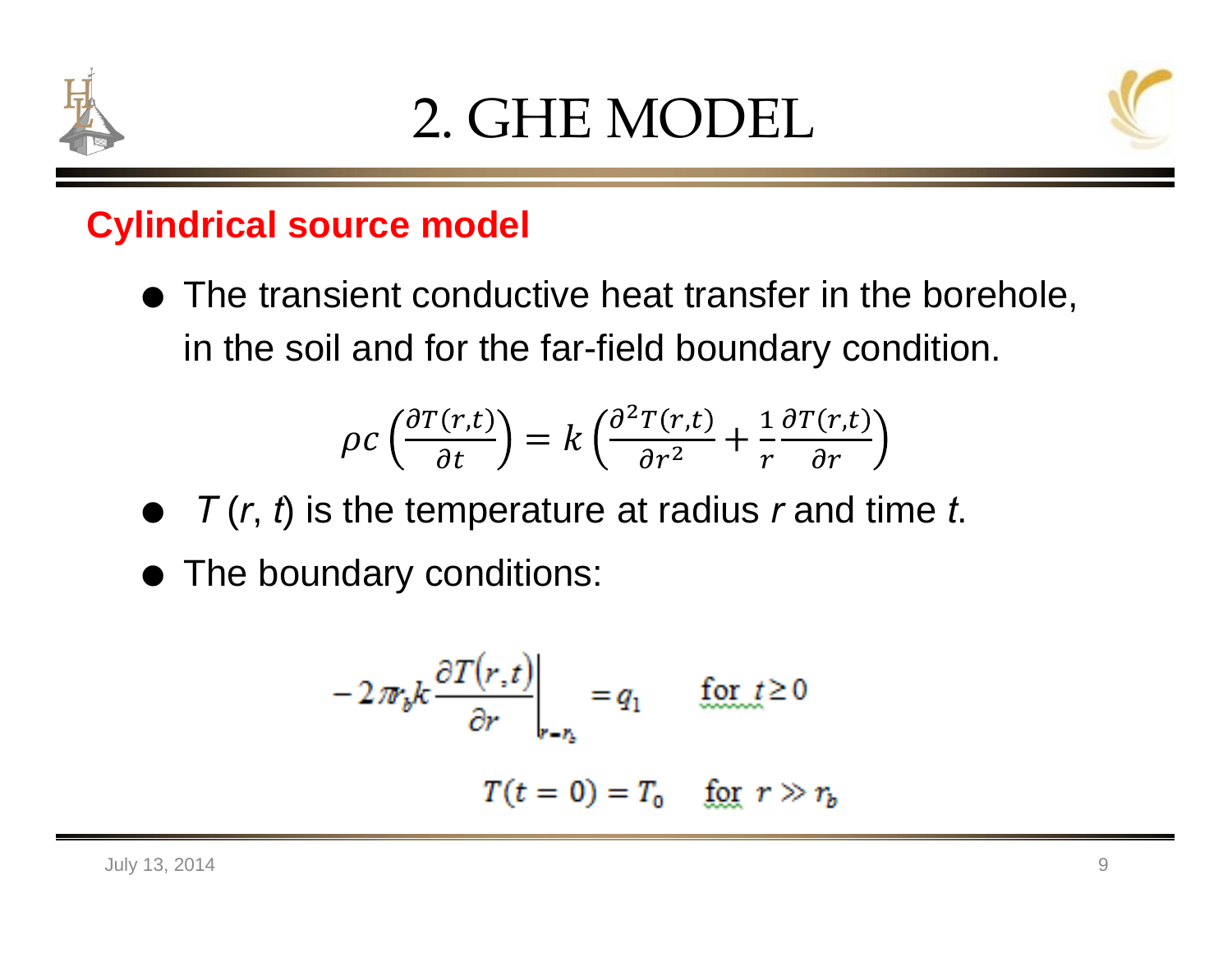

# 3. HYBRID GSHP MODEL



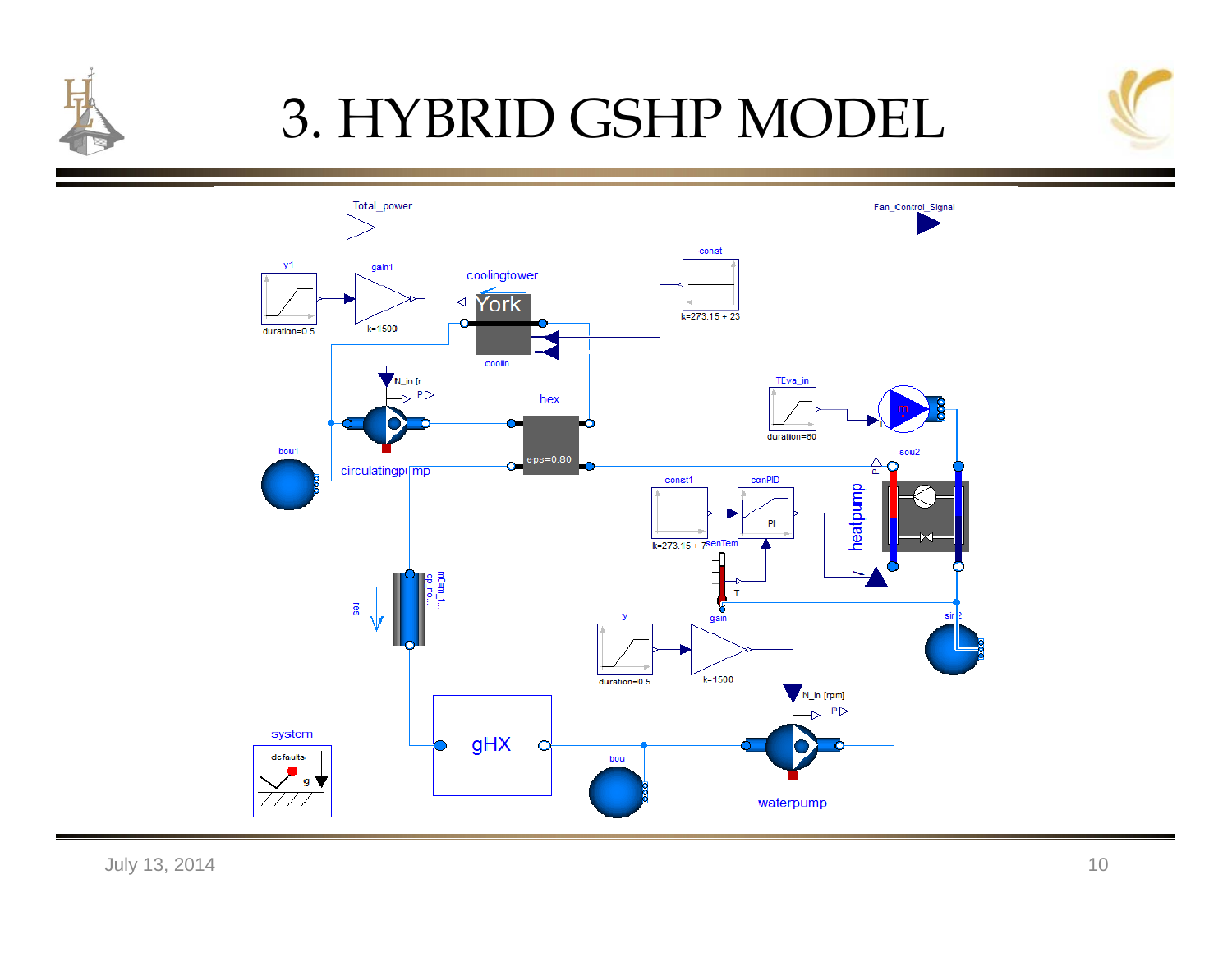



### **Cooling tower model**

 *Buildings.Fluid.HeatExchangers.CoolingTowers.YorkCalc* in the Modelica Buildings Library 1.5 is adopted.

$$
P_{fan,nom} = fraP_{fan,nom} \cdot m_{w,nom}
$$

 $fraP_{fan,nom}$  [W/ (kg/s)] is defined as the fan power divided by the water mass flow rate at the nominal condition, with the default value being 275 Watts for a water flow rate of 0.15 kg/s .

where 
$$
p_{\text{tan}} = y^3 \cdot \text{frac}_{\text{fan,nom}} \cdot m_{\text{w}}
$$
 where *y* is the relative air flow rate,  $m_{\text{w}}$  is water mass flow rate *fracing* from its the ratio of fan power and water mass flow rate with

the default value 1833[W/ (kg/s)].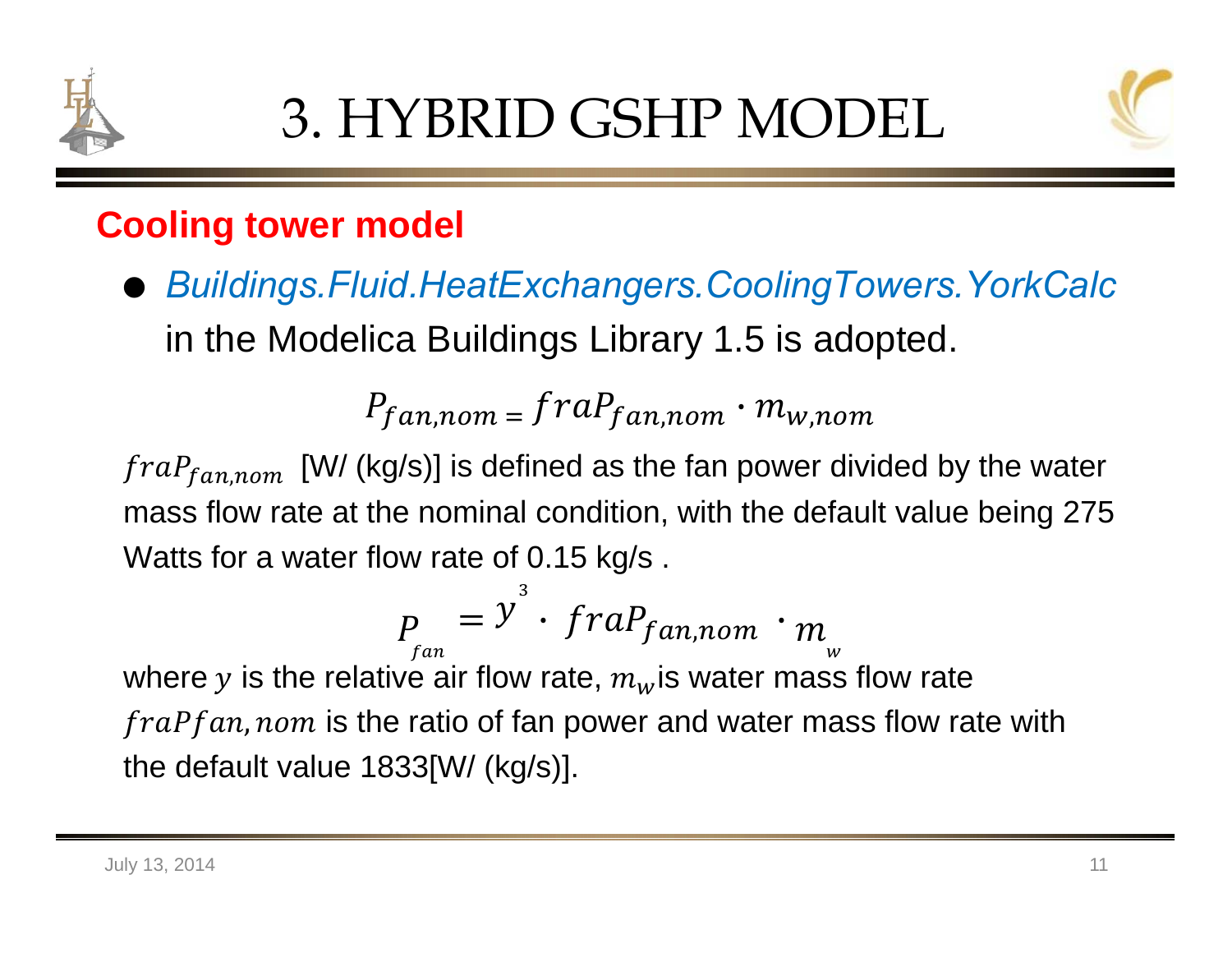



#### **Cooling tower model**

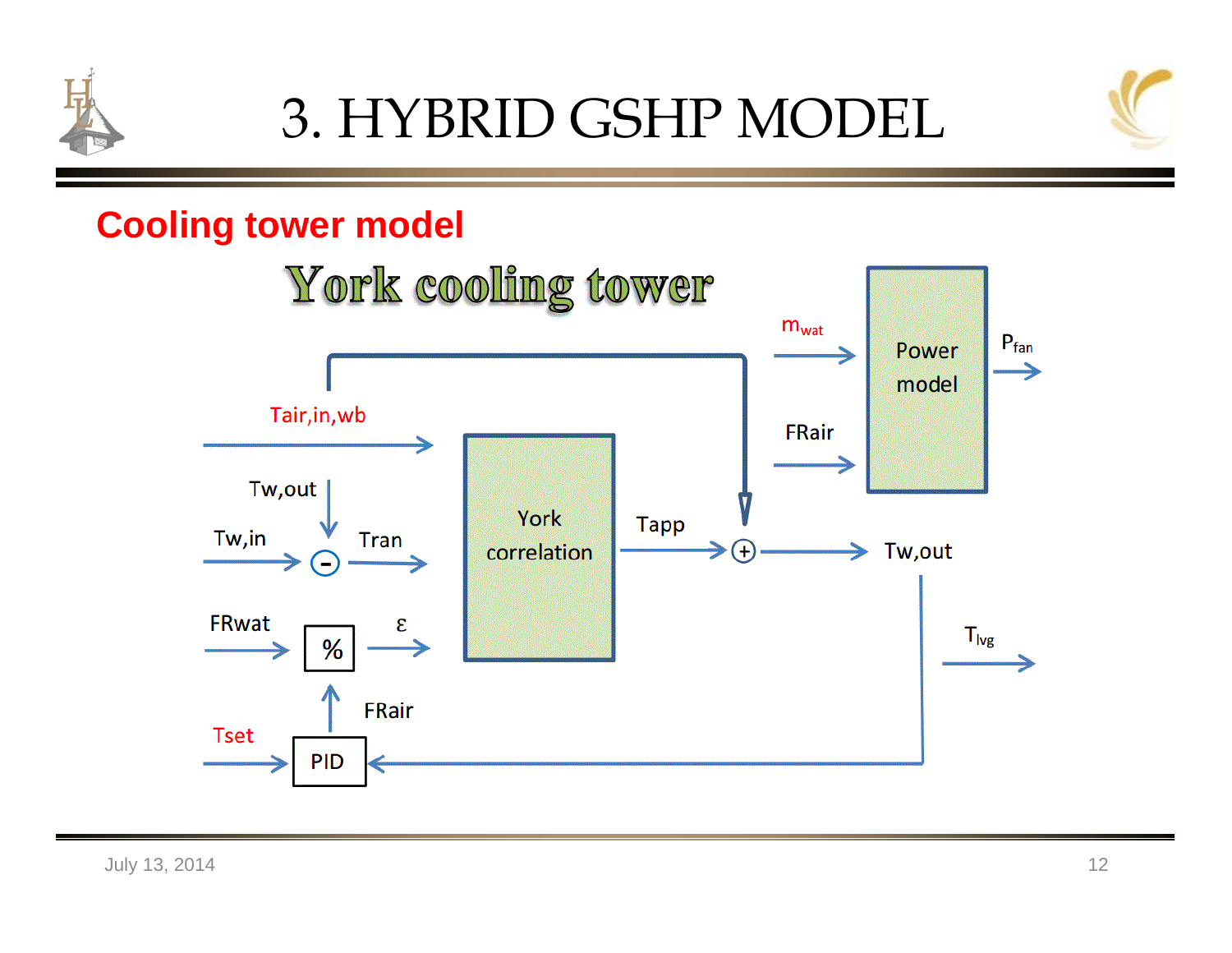



### **Heat pump model**

 A simplified heat pump model is used to simulate the operation of whole hybrid GSHP system. The COP of this model changes with temperatures in the same way as the Carnot efficiency changes.

$$
COP_0 = \eta_{car} \, COP_{car} = \eta_{car} \cdot \frac{T_{eva}}{T_{con} - T_{eva}}
$$

 $\bullet$  An inner-loop proportional-integral (PI) controller is implemented to regulate the evaporator leaving water temperature at 280.15K.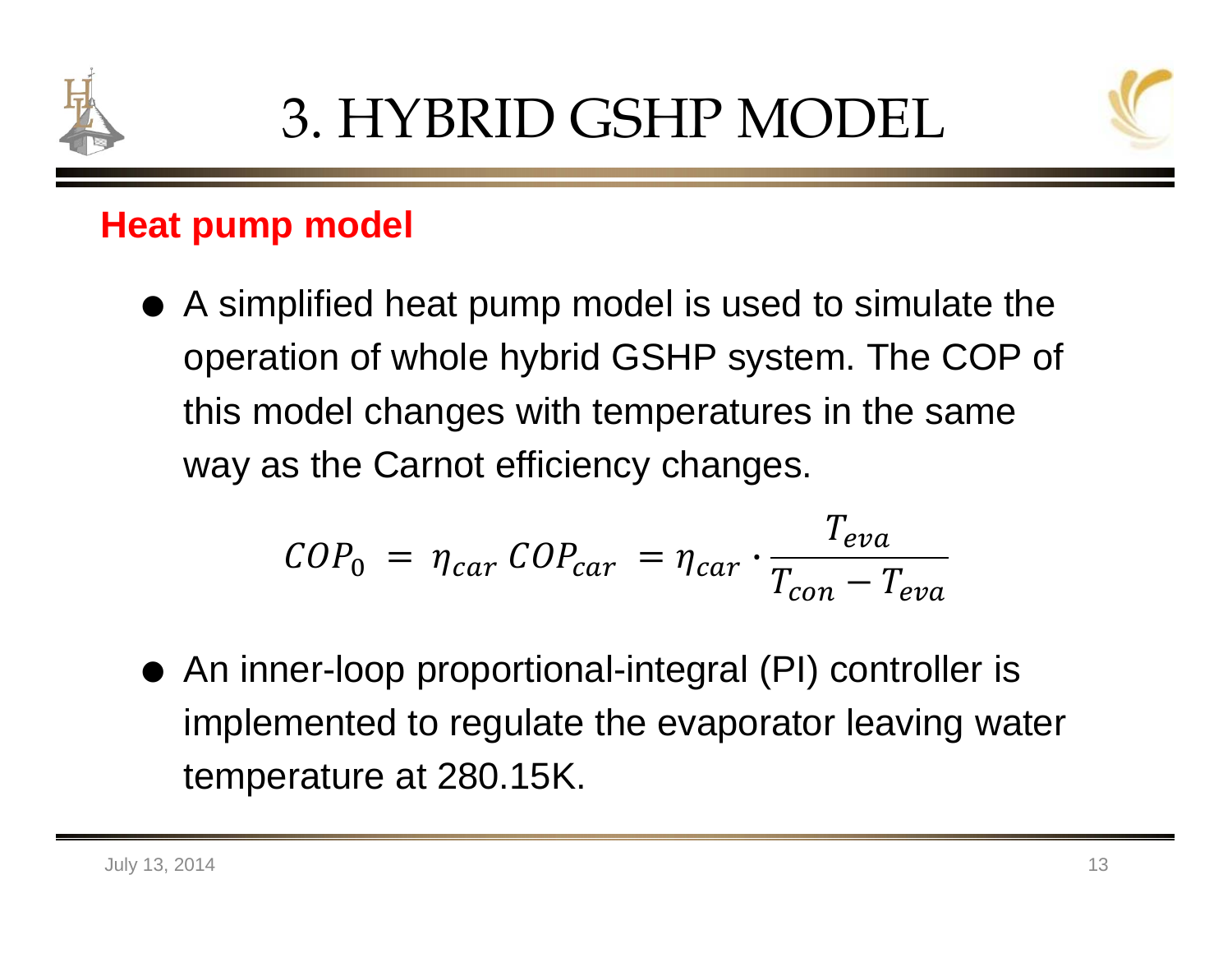

 $\bullet\,$  The objective for ESC is to find the optimal input  $_{\mathcal{U}}\,$   $\,$   $(t)$ in real time for a generally unknown and/or  $\;\mathsf{time}\text{-}\mathsf{v}\overset{\mathsf{opt}}{\mathsf{arying}}$ performance function  $f(t, u)$  with the online measurement of the objective value to be minimized.

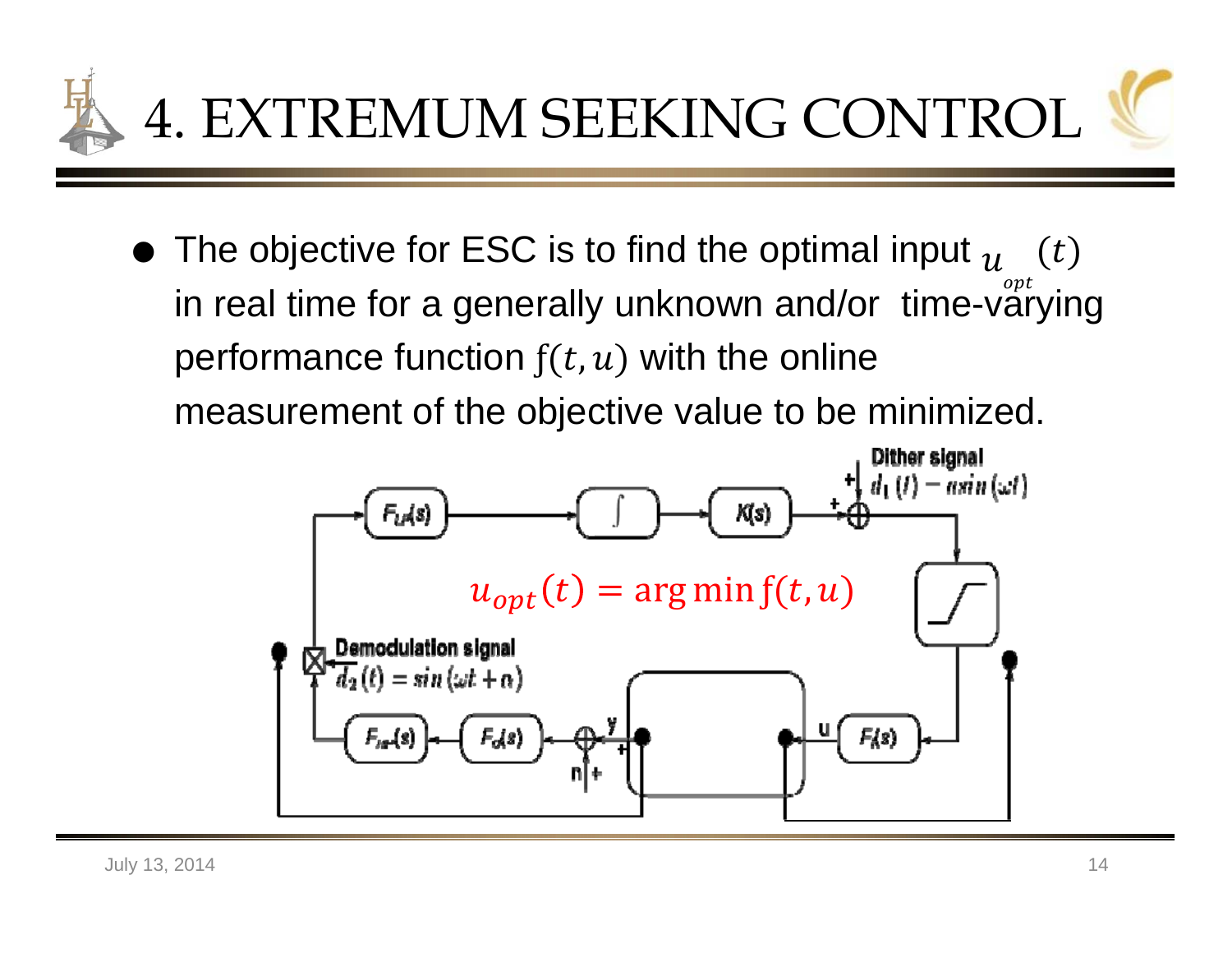

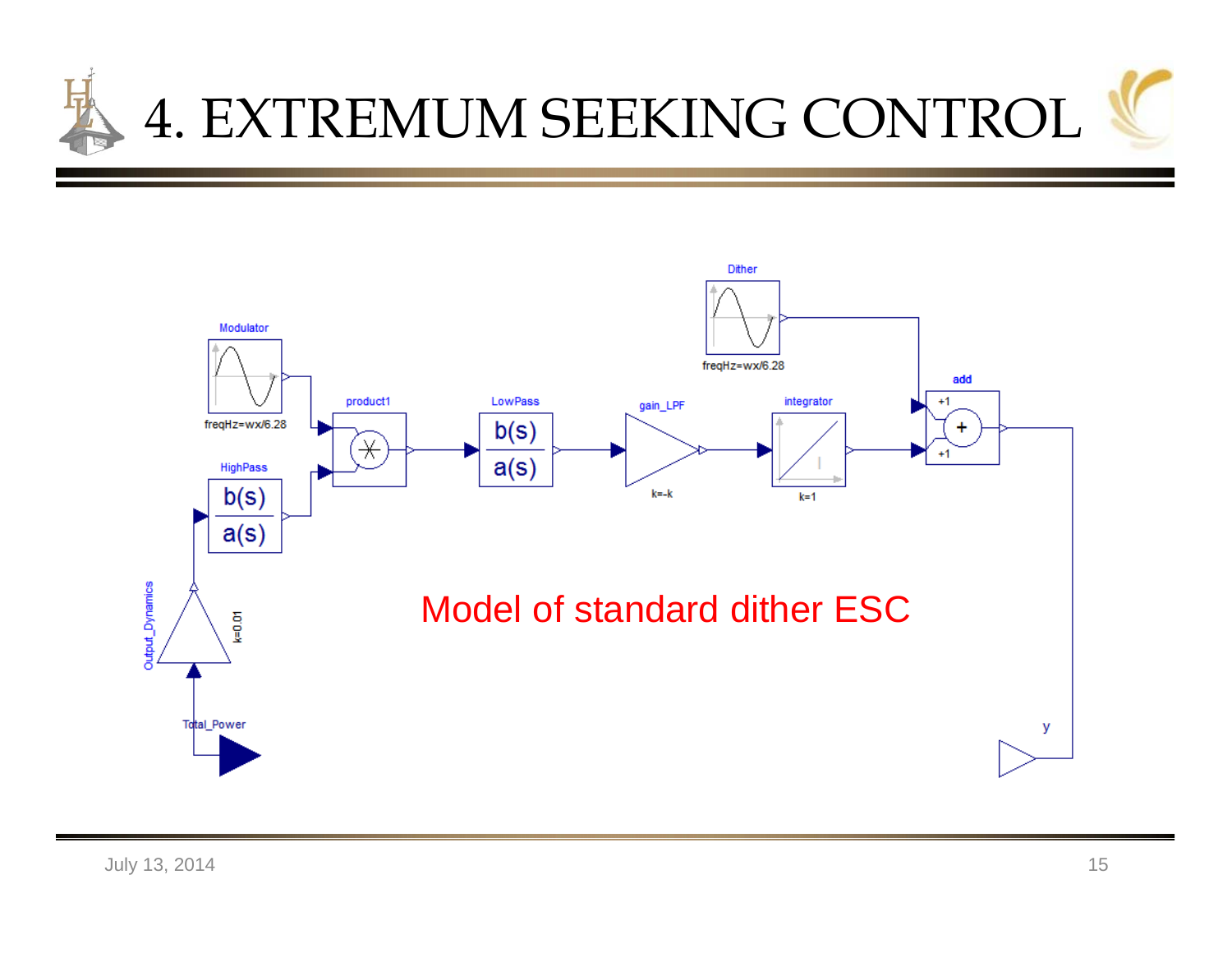

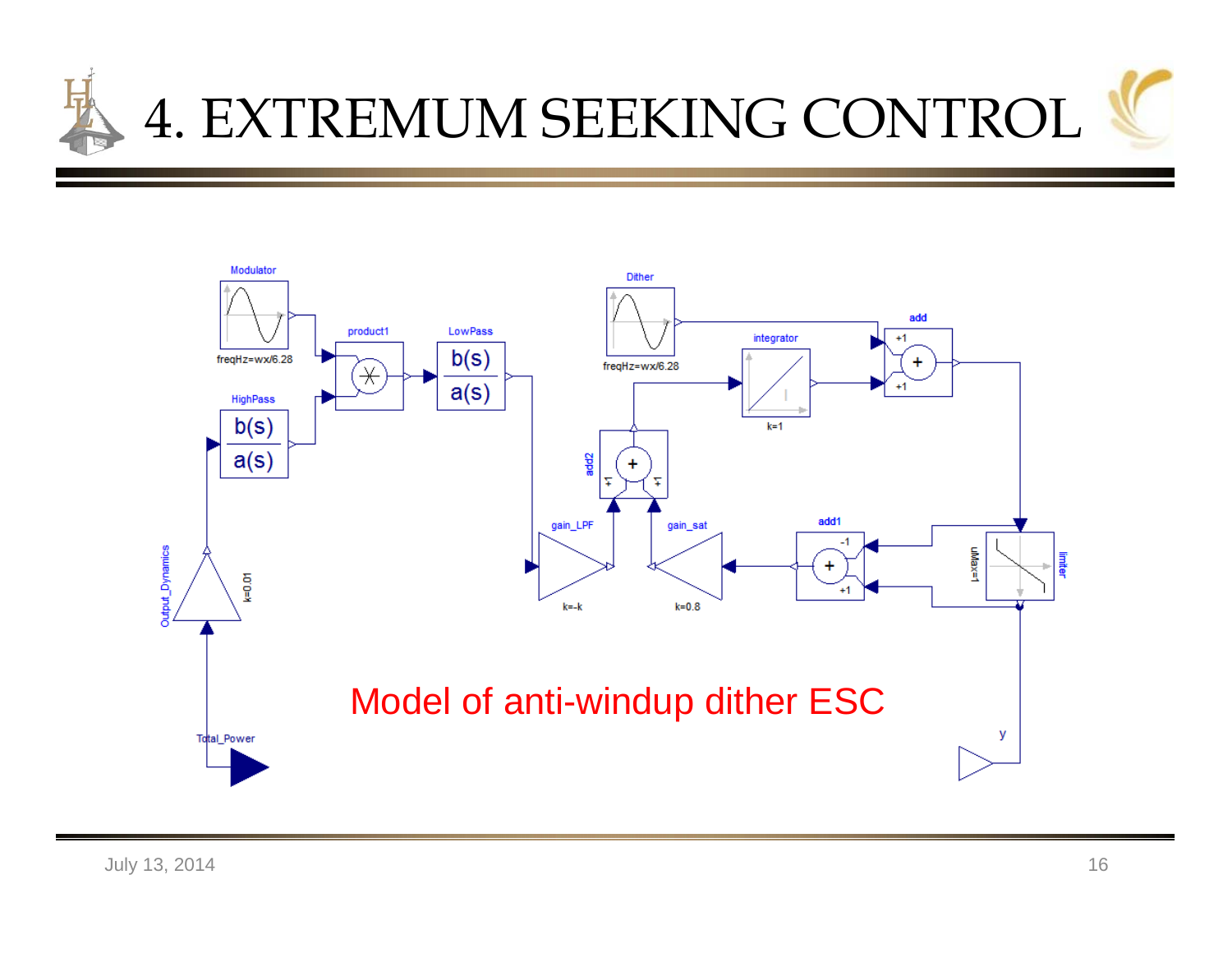5. SIMULATION AND DISCUSSION

- $\bullet$  The building described by Chiasson, a generic office building located in Dallas for cooling-dominated applications is presented.
- $\bullet$ The input dynamics is followed:

$$
F_I(s) = \frac{5580 \cdot 0.001029^2}{s^2 + 2 \cdot 0.0179 \cdot 0.001029 \cdot s + 0.001029^2}
$$

The cutoff frequency of the input dynamics  $\omega_c$  is about 0.000827 rad/s. The dither frequency  $\omega_{\sf dis}$  selected as 0.0000628 rad/s. F<sub>HP</sub>(s) and  $F_{LP}(s)$  are chosen as

$$
F_{HP}(s) = \frac{s^2}{s^2 + 2 \cdot 1.11 \cdot 0.0000314 \cdot s + 0.0000314^2}
$$

$$
F_{LP}(s) = \frac{0.0000314^2}{s^2 + 2 \cdot 1.11 \cdot 0.0000314 \cdot s + 0.0000314^2}
$$

 $\bullet$ The dither amplitude is selected as 0.02.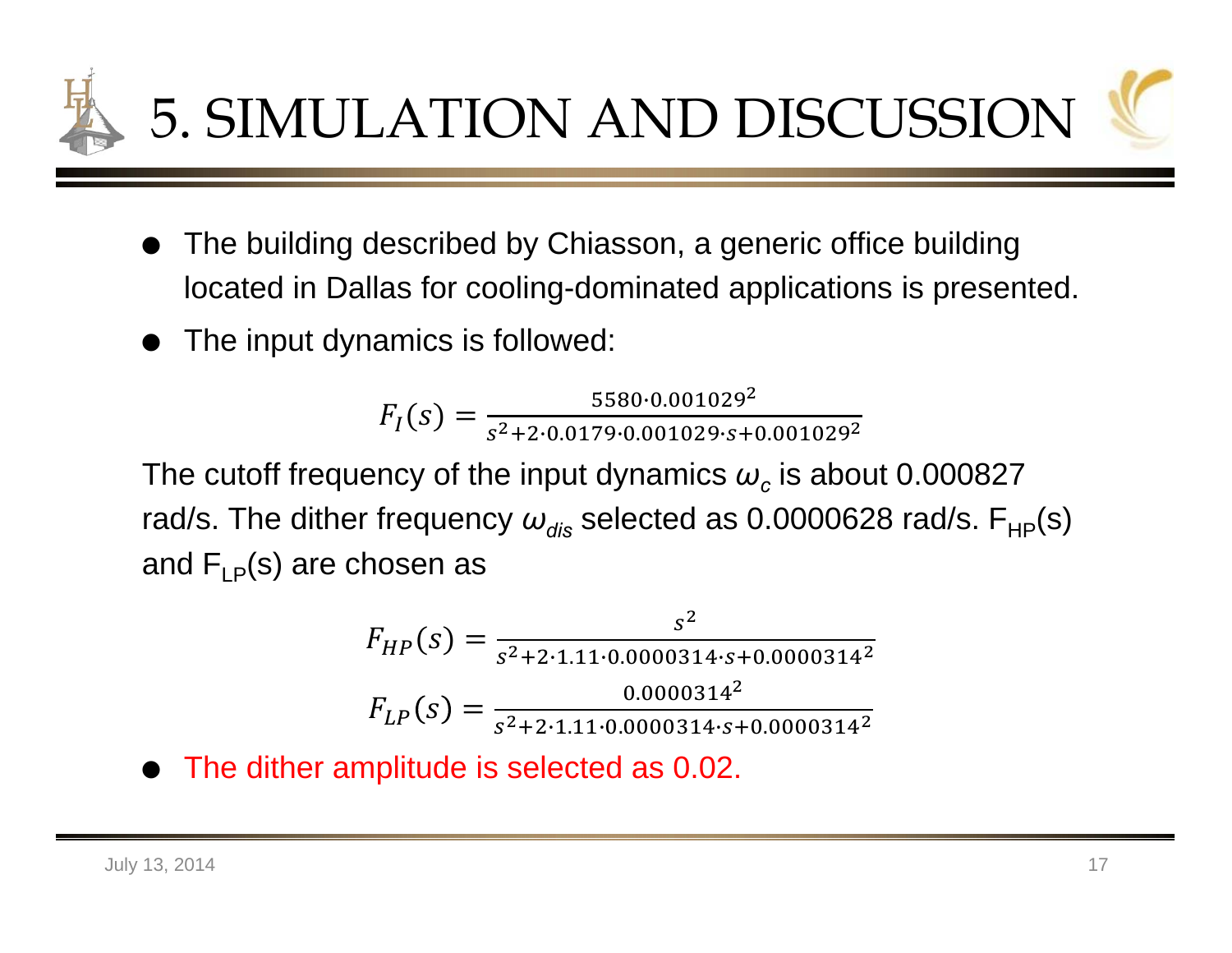

**Static map under 80% cooling load**

#### **ESC simulation results for 80% cooling load**



The ESC results are relative air flow rate of 0.53 and total power of 33.2kW. Compared to the static map, the steadystate error is about 3.1% and 1.5% for the relative air flow rate and the total power, respectively.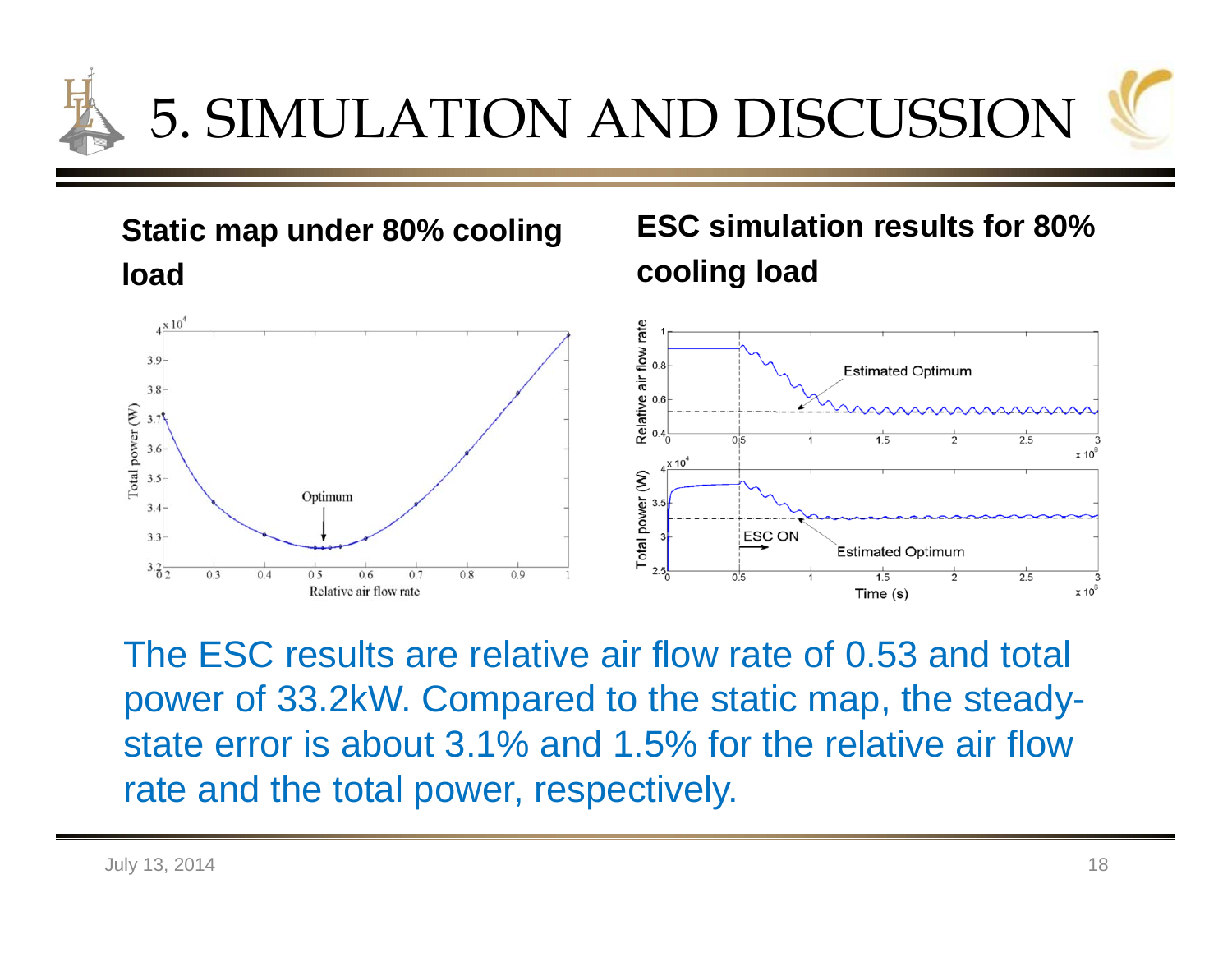

**Static map under 50% cooling load**

#### **ESC simulation results for 50% cooling load**



The ESC searched average steady-state relative air flow rate and the total power are about 0.425 and of 20.4kW, differing from the estimated optimum by only 2.9% and 1.6%, respectively. with power saving of 6.4kW (23.8%)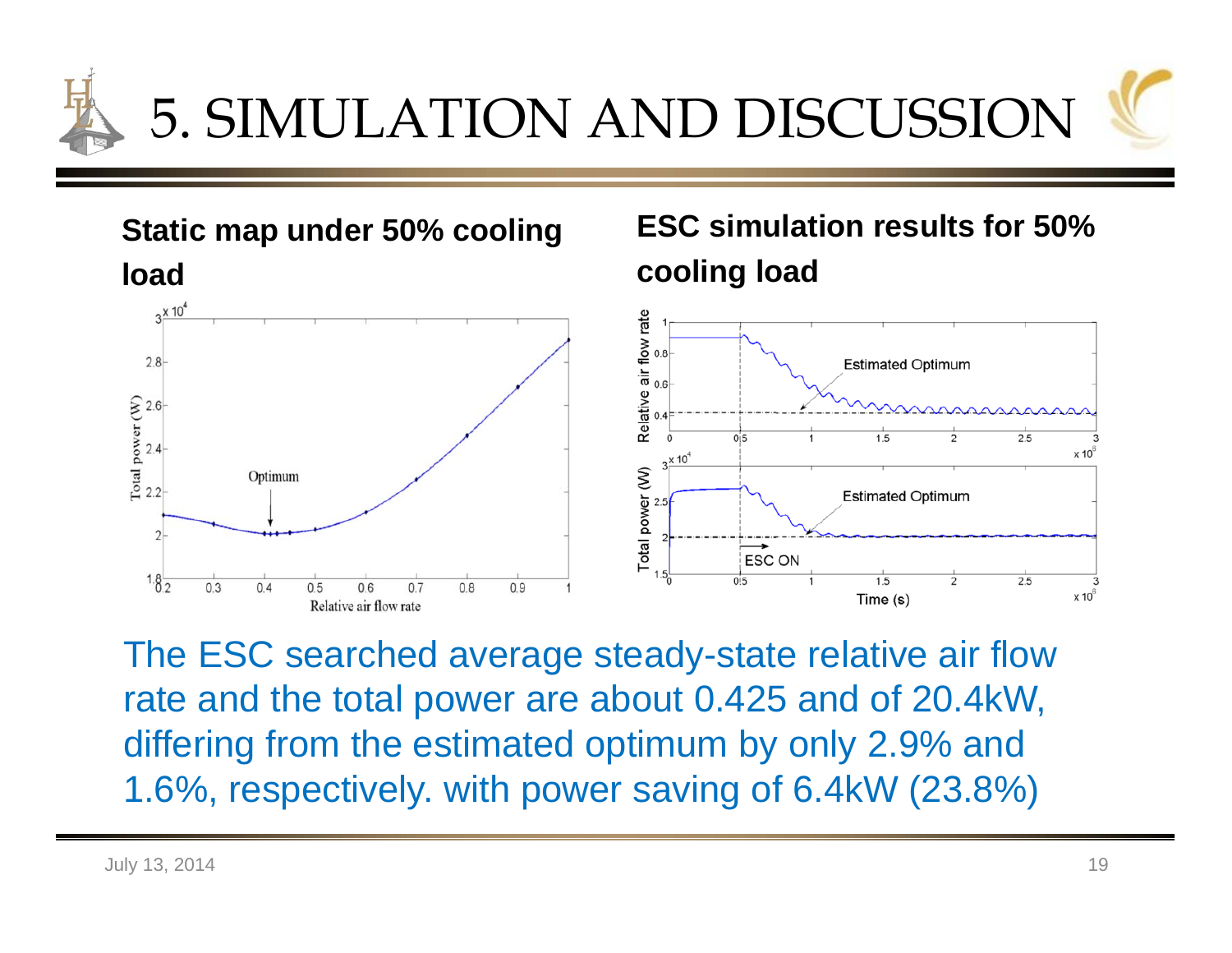

#### **Standard ESC with actuator saturation**

#### **Anti-windup ESC with actuator saturation**



Compared to standard ESC, the optimal searched relative air flow rate for anti-windup ESC is closed to static value. In this case, the system would consume 29.2kW, with power saving of 8.8kW (30.2%).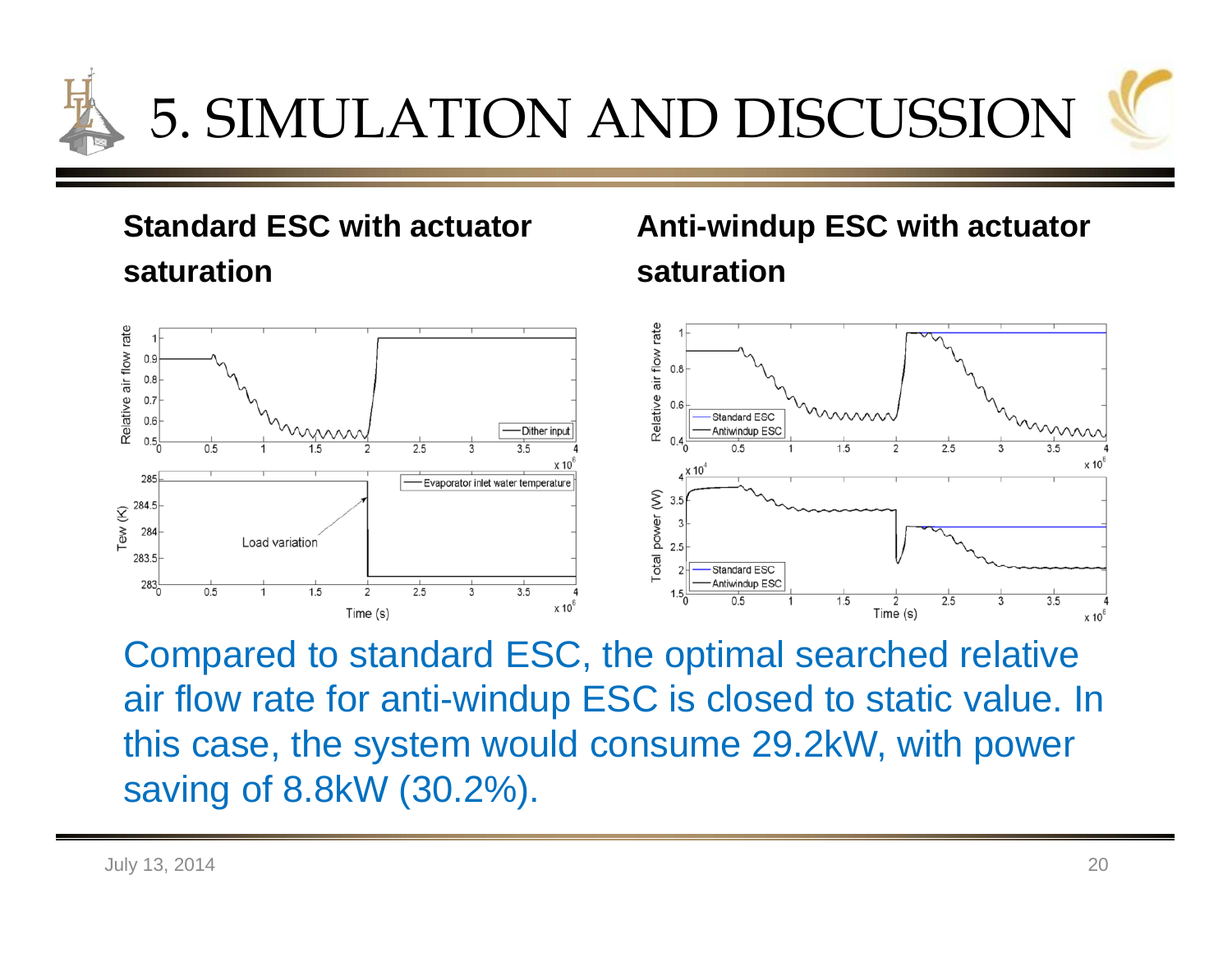

Comparison of standard and Anti-windup ESC

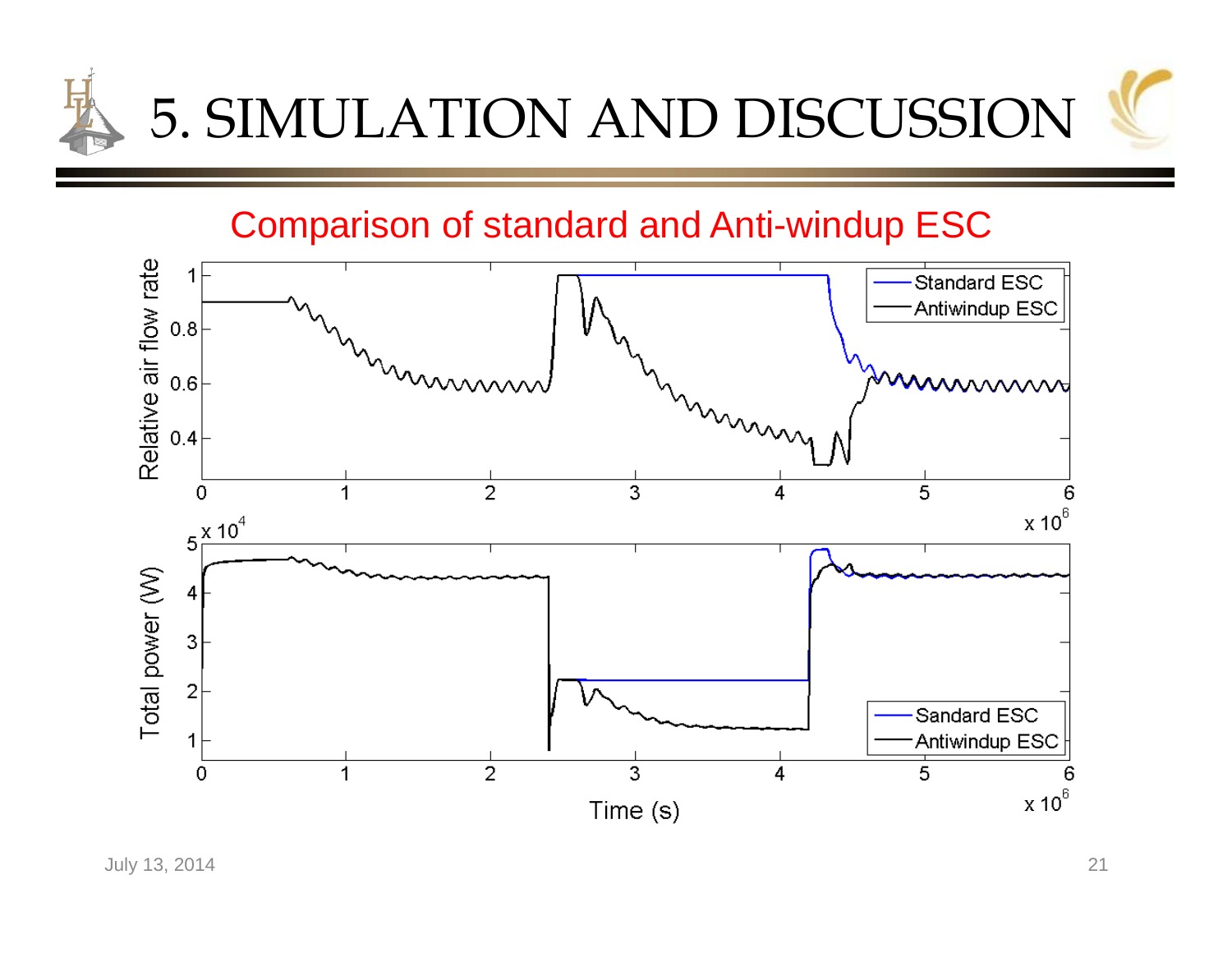

- The evaporator inlet water temperature is initially set at 286.15 K under full-load conditions. At 2,400,000 s, a ramp change is introduced to  $T_{\text{EW}}$ , bringing a decrease to 282.55K (25% load) in 60s. Then at 4,200,000 s, another 60s ramp change brings  $T_{FW}$ back to 286.15 K (full load).
- The simulation results show that the modified antiwindup ESC scheme could effectively solve the potential integral windup problem caused by system actuator saturation.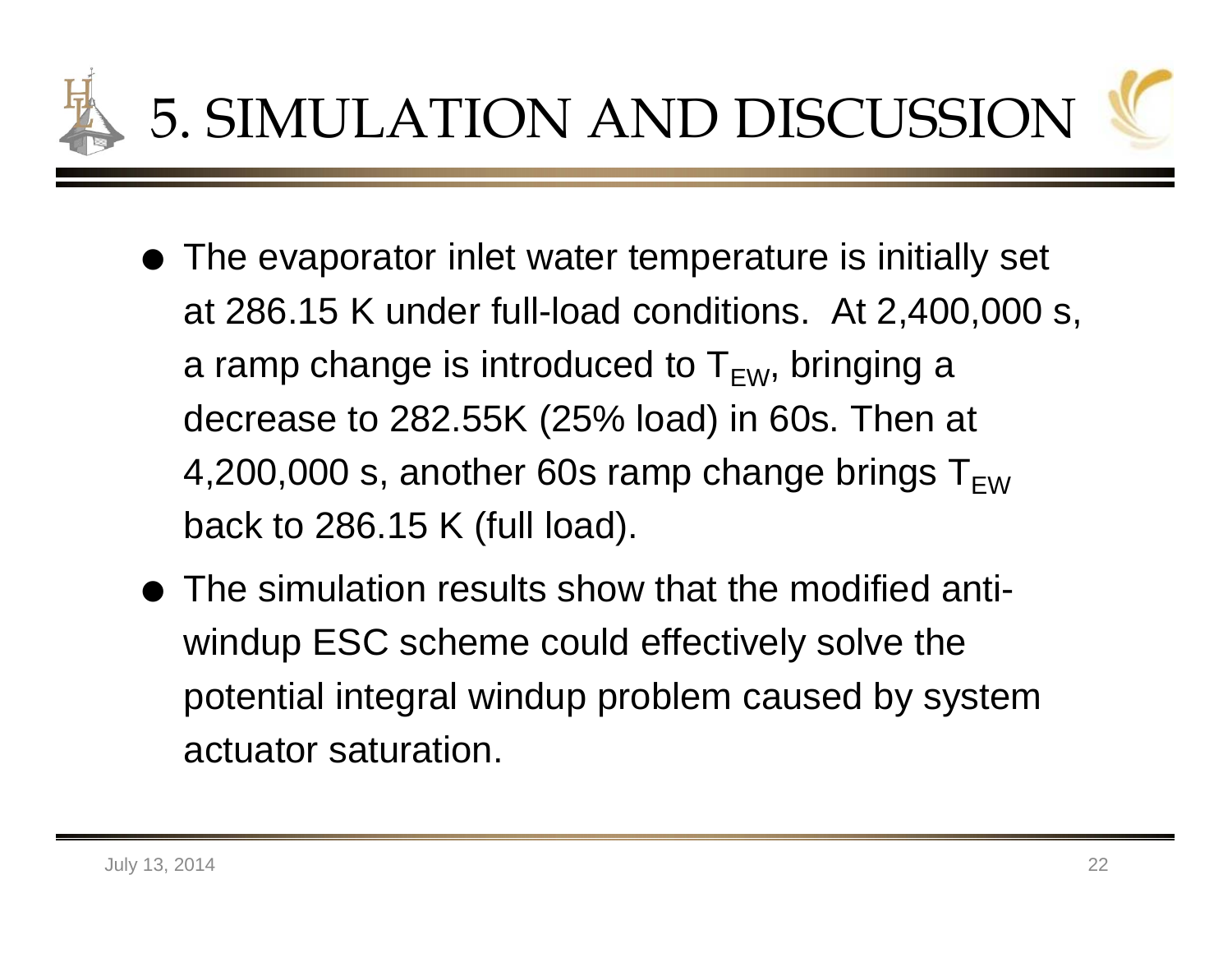

## **ESC with Water Flow Regulation**

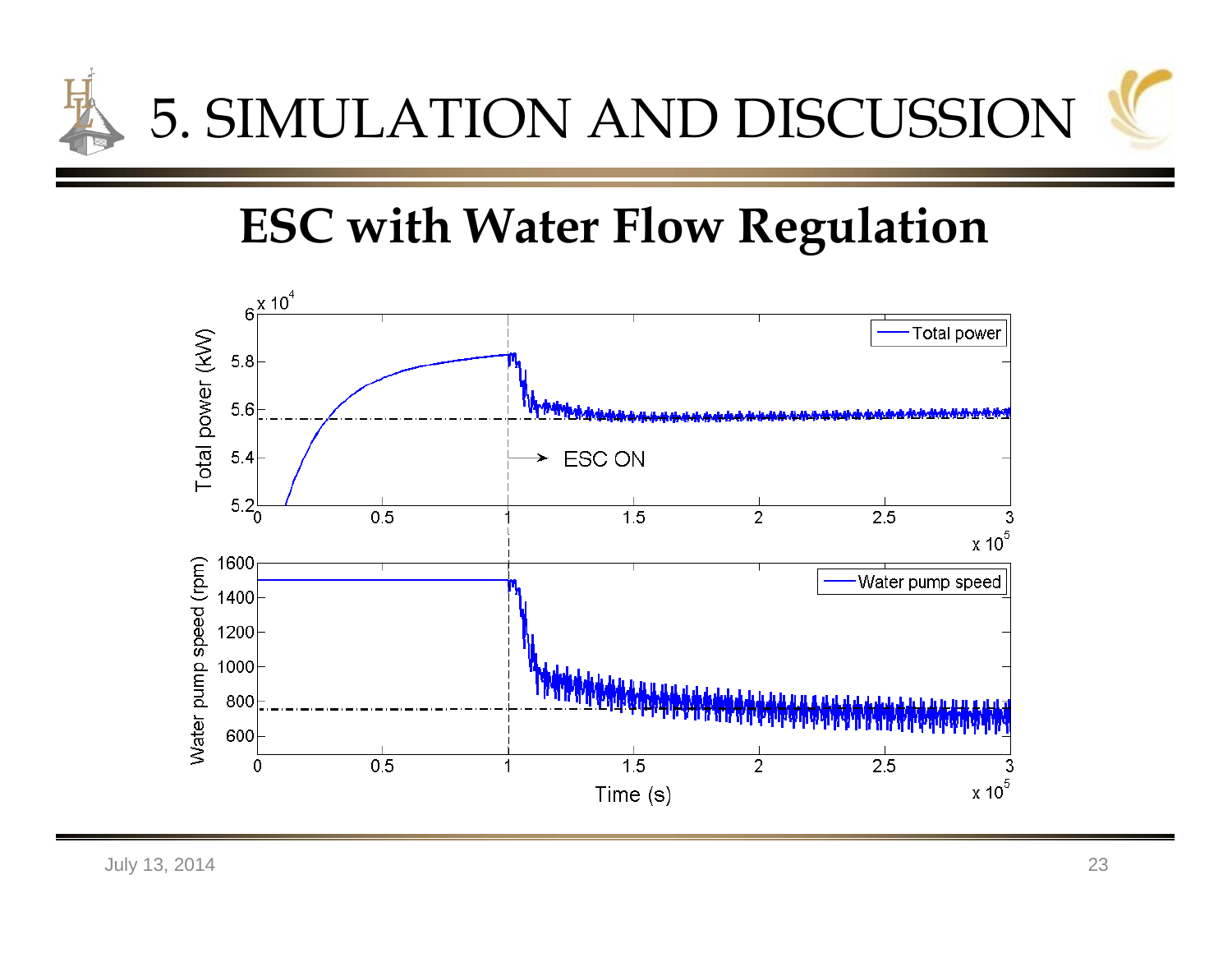

- The proposed ESC is tested on a Modelica based dynamic simulation model of the hybrid GSHP system
- Transient heat conduction of vertical GHE is considered
- Simulation of fixed cooling load condition and varying cooling load conditions
- The power saving can be as large as 23.8% across the adjustable range of inputs
- Anti-windup ESC is validated by simulation under actuator saturation
- Work under way: ESC with both air and water flow control